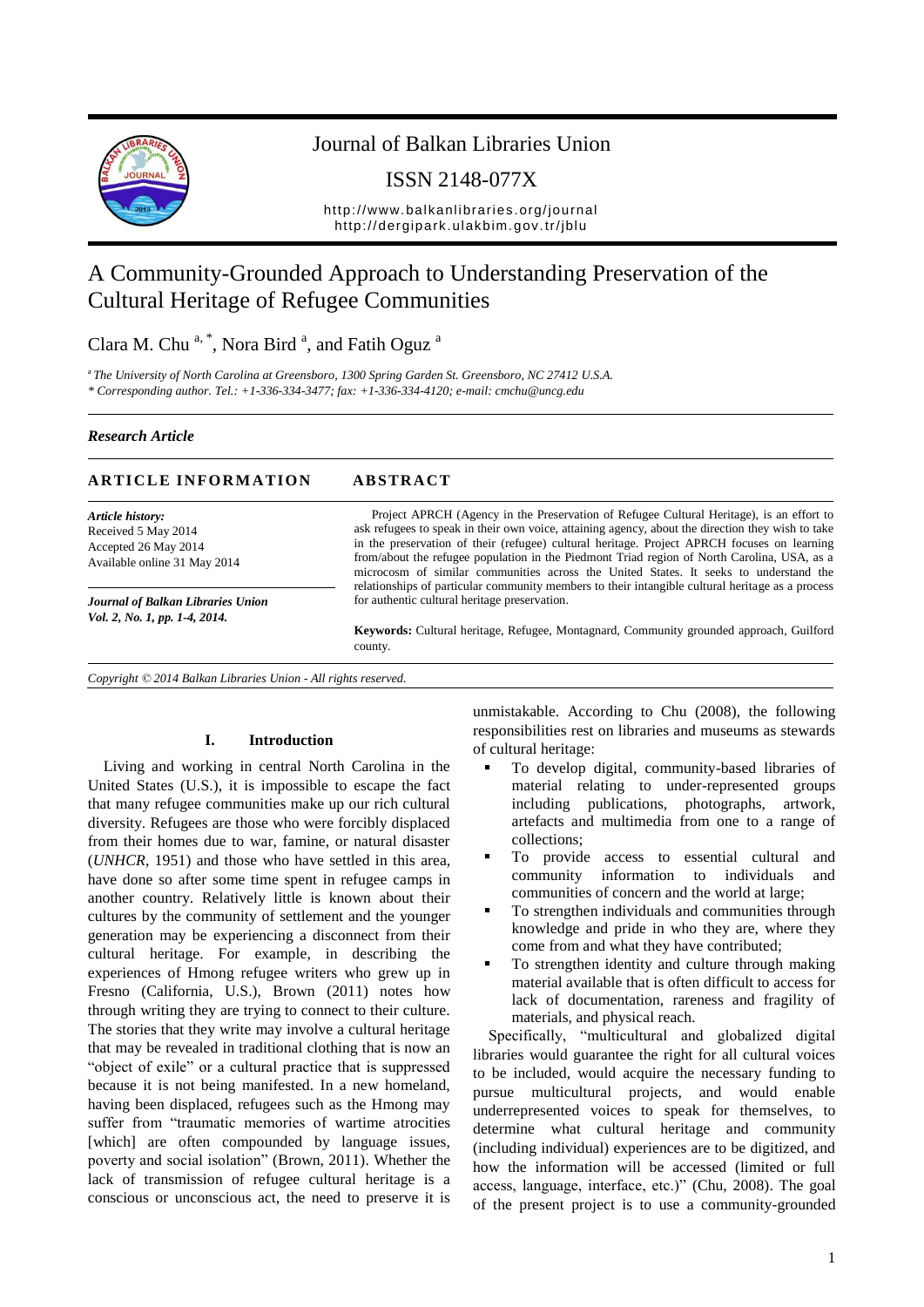approach to understanding preservation of intangible cultural heritage of refugee communities and to explore the application of Chu's (2008) framework. Project APRCH aims to learn what these elements are from the refugee communities themselves and to allow them to inform and assert their need for documentation, perpetuation, and dissemination of cultural heritage on their own terms.

#### **II. Project Design**

Our approach to preservation of cultural heritage, especially of refugees, is community-grounded and learner-focused. The project team has been interested in the culture and everyday life circumstances of refugee communities in the city of Greensboro and the surrounding cities.

The following steps were undertaken to design and refine the project:

### *a. Learning about the Refugee Communities in the Triad*

To gain a better background of the refugee communities in the area we sought to learn more about the initial settlement and make-up of refugees in the Piedmont Triad, an area named for the neighboring cities of Greensboro and High Point in Guilford County, and Winston-Salem in Forsyth County. Refugees comprise a special group of immigrants whose main driving force for migration is not by choice (e.g., economic reasons) or voluntary, but one of necessity. The United Nations High Commissioner for Refugees (UNHCR) defines a refugee as someone who has fled their country and is unable to return due to "a well-founded fear of being persecuted for reasons of race, religion, nationality, membership of a particular social group, or political opinion (*UNHCR*, 1951). The U.S. accepts far more refugees than other industrialized nations in the world.

About one-third of all refugees coming to North Carolina come to the Piedmont Triad. Outsiders often refer to Greensboro as "little Ellis Island" because of the large influx of refugees resettled in the area, starting in 1979 following the establishment of the Lutheran Family Services, an affiliate of the Lutheran Immigration and Refugee Services (Bailey, 2005). Other voluntary resettlement agencies began their services in the area in the 1990s. Guilford County is now home to North Carolina's largest and most diverse refugee population.

The distinct characteristics associated with the refugee community of the Piedmont Triad include:

- A refugee resettlement area since 1979;
- Guilford County is home to the largest Montagnard community (approximately 10,000) living outside of Vietnam, whose culture consists of at least 5 major language groups and various dialects;
- Home to refugees from all over the world including South East Asians, Africans, East Europeans, and Russians;
- The University of North Carolina at Greensboro, has more ethnic Hmong students than anywhere else;
- Over 50,000 refugees live in the Triad and nearby cities (about 8% of the Triad population); an average of nearly 500 new refugees arrive each year;
- Over 150 languages from 142 different cultural and ethnic groups are represented in the Guilford County School District which is more than the state's most densely populated area, Mecklenburg County, where 118 languages are represented in the school system (Faces of Change, 2010).

#### *b. Learning through a Series of Meetings with Stakeholders*

In order to learn first-hand from refugees or those who work with them, various meetings were scheduled, including:

- 1. Community leaders and members The project team met with members and leaders of various refugee communities with different ethnic backgrounds including Montagnards, Hmong, and a number of African nations and tribes.
- 2. Library and archives institutions Meetings were held with library and museum administrators and staff who have ties and interact with refugee communities.
- 3. Community organizations There are a number of community organizations who serve and work with refugee communities in the Triad area, including the Center for New North Carolinians, Refugee and Immigrant Network of Guilford (RING), and North Carolina African and World Services Coalition (NCAWSC).

These interactions revealed that sustaining such a rich level of cultural diversity developed in the Triad over the past thirty years is under threat in the face of the growing political, economic, and social challenges these communities experience. There is a need for employment, health and social services, and as noted earlier, poverty, social isolation, trauma and language and cultural loss are everyday realities. Moreover, there is no structure or plan in place to assist these communities to themselves document, perpetuate, and disseminate their intangible cultural heritage. Refugee communities lack the resources to preserve and pass down their oral traditions, rituals and language to the new generation as they economically struggle to survive in their new homeland and their children adapt and develop a new identity.

More specific to working with refugees and the success of any project are the following issues that community leaders, refugees and community workers raised:

- the researchers need to schedule different meetings, and not assume common issues for refugees;
- there must be trust, built by having the researchers to become involved in community activities;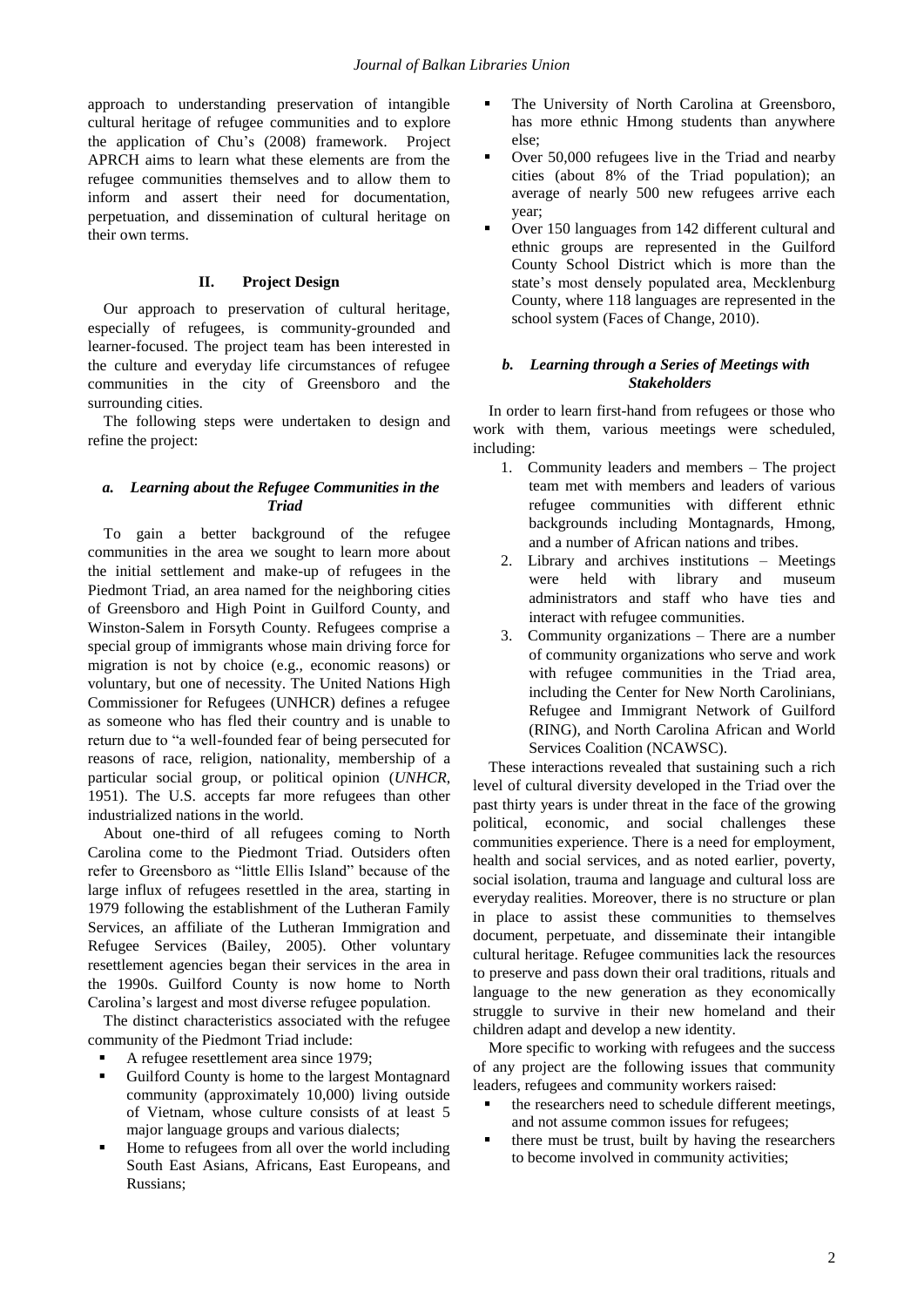- in the Montagnard community, specifically, there may be different tribes, loyalties, religions and languages;
- the refugees may share the same culture but be from different religions;
- there may be a need for healing because refuges may have experienced culture shock, post-trauma, or stress;
- the younger generation needs to feel success and to not deny their culture;
- activities recommended for community engagement included participation in a soccer team, cultural activities, or a craft group;
- some of the first generation that resettled early are getting older so there exists an impending cultural loss;
- work with cultural or religious organizations and service agencies to connect with communities;
- some cultures are oral or pre-literate;
- serious issues include: poverty and its corollary impacts on education and health, social isolation, trauma, and the family power structure.

#### *c. Learning about the potential loss of cultural heritage and identity*

Refugee communities are not only facing the many traumas associated with being displaced, having fled persecution, if not violence, but are resettling with little else but their culture and memories. More specifically, refugee intangible cultural heritage is very fragile against such powerful forces ("UNESCO", 2012). Intangible cultural heritage refers to "traditions and living expressions inherited from our ancestors and passed on to our descendants" such as voices, traditions, and oral history ("UNESCO", 2012). Therefore, it is essential to document, perpetuate and disseminate intangible cultural heritage of refugee communities for constructing and "cementing their sense of common identity in the face of cultural disruption" (*UNESCO*, 2001).

Intangible cultural heritage has four dimensions ("UNESCO", 2012):

- Traditional, contemporary and living at the same time: intangible cultural heritage does not only represent inherited traditions from the past but also contemporary rural and urban practices in which diverse cultural groups take part;
- Inclusive: expressions of intangible cultural heritage are passed from one generation to another, evolve in response to their environments and they contribute to giving the community a sense of identity and continuity, providing a link from the past, through the present, and into the future.
- Representative: intangible cultural heritage is not merely valued as a cultural good, or for its exclusivity or its exceptional value. It thrives because of its base in communities and depends on those whose knowledge of traditions, skills and customs are passed on to the rest of the community, from generation to generation, or to other communities;

 Community-based: intangible cultural heritage can only be heritage when it is recognized as such by the communities, groups or individuals that create, maintain and transmit it. Without their recognition, nobody else can decide for them that a given expression or practice is their heritage.

#### *d. Learning about prior refugee cultural heritage and cultural memory projects*

Searches were conducted to learn about refugee and ethnic cultural heritage preservation activities, and other available information on these communities was learned along the way. There is some social studies research and online information on specific refugee communities; health research and services information on specific refugee communities are available, refugee experiences are covered in the media, and socio-demographic data are provided by government agencies. There have been limited local refugee cultural heritage preservation efforts, and these have been in the form of videos, websites, museum exhibits and research, some of which are documented on our project website as well as cultural memory projects of ethnic communities http://aprch.wordpress.com. Although some cultural heritage preservation activities are being conducted by refugees themselves, many tend to be led by non-refugees who gather the information from the communities but do not necessarily have them drive the process.

#### **III. Intended Results and Impact**

Activities undertaken in the development of Project APRCH have contributed to solidifying partnerships, developing project work plans, and understanding culturally respective and appropriate practices. The products resulting from the Project will be:

- Process Recommendations: Recommendations for conducting intangible cultural heritage preservation practice with refugee communities will be created, identifying those appropriate across refugee communities, and those specific to the ones being studied.
- Cultural Heritage Preservation Profiles: A profile will be created for each refugee community of their stated cultural heritage preservation priorities with will assist the project team, the respective communities and others to advance the cultural heritage preservation work for those specific refugee communities.
- Blueprint for Cultural Heritage Organizations: The recommendations will lead to a blueprint for how to provide services to the described populations and considerations for work with other groups.

The project will have the following local, national and international impacts:

 Diaspora Connections for Groups Studied. Connecting the refugee group members to webbased information systems will facilitate communication between ethnic groups and their